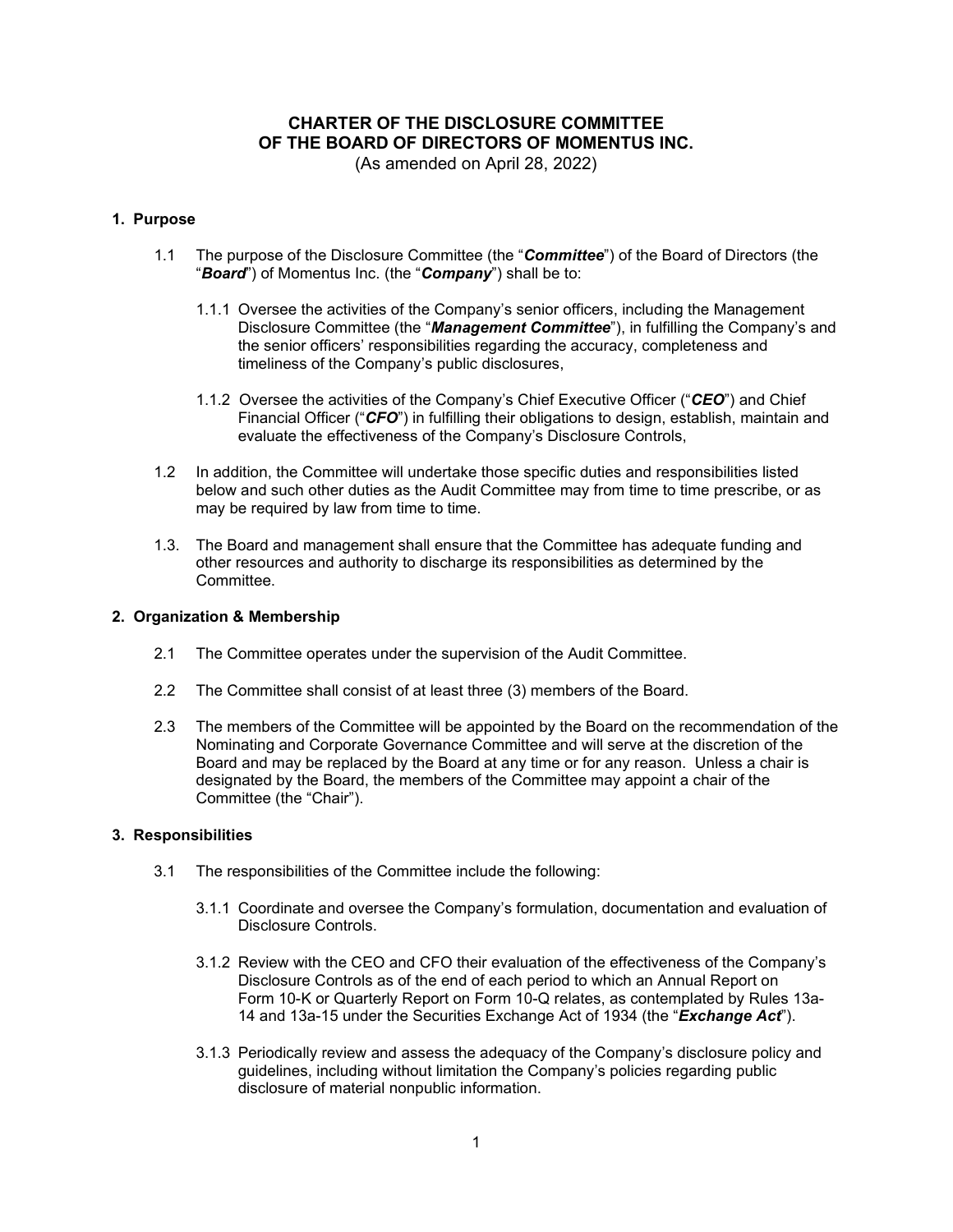- 3.1.4 Review drafts of the Company's Annual Reports on Form 10-K, Quarterly Reports on Form 10-Q, proxy statements and annual reports to stockholders, and, as it determines to be necessary or appropriate, such other disclosure documents (whether in the form of SEC filings, press releases, corporate website postings or other public communications).
- 3.1.5 Monitor the implementation of significant changes to the Company's systems that are material to the effectiveness of the Company's Disclosure Controls.

The Audit Committee shall assign additional responsibilities to the Committee as it deems appropriate.

The Committee is afforded full access to all of the Company's books, records, facilities and personnel, to the extent not prohibited by applicable law or regulations. In addition, the Committee shall have the authority to obtain advice, reports or opinions from internal or external counsel and other expert advisors at the Company's expense.

#### **4. Meetings & Minutes**

The Committee will meet at least four (4) times each year. The Chair, in consultation with the other members of the Committee, will set the dates, times and places of such meetings. The Chair or any other member of the Committee may call meetings of the Committee by notice in accordance with the Bylaws.

A majority of the total number of then-serving members of the Committee shall constitute a quorum for the transaction of business at Committee meetings. The approval of a majority of such quorum shall constitute a valid act of the Committee at a duly held Committee meeting. The Committee may also act by unanimous written consent of the then-serving members of the Committee.

At least once prior to the filing date of an SEC report requiring certification under Rule 13a-14 under the Exchange Act, the Committee shall meet with the CEO and CFO to (1) review the results of the evaluation of the Company's Disclosure Controls as of the last day of the period to which the SEC report relates, and (2) discuss the adequacy and effectiveness of the Company's Disclosure Controls.

The Committee will maintain written minutes of its meetings, which minutes will be filed with the minutes of the meetings of the Board.

## **5. Reports**

The Committee will make regular reports to the Board and/or the Audit Committee regarding its activities.

#### **6. Compensation**

Members of the Committee who are non-employee directors shall receive such compensation, if any, for their service as Committee members in accordance with the Company's standard compensation arrangements for non-employee directors. Such compensation may include retainers or per meeting fees as well as equity awards. Fees may be paid in such form of consideration as is determined by the Board.

#### **7. Definitions**

As used in this charter, the following words have the meanings hereafter ascribed to them:

7.1 "*Disclosure Controls*" means controls and other procedures of the Company that are designed to ensure that information required to be disclosed by the Company in the reports filed or submitted by it under the Exchange Act is recorded, processed, summarized and reported within the time periods specified in the SEC's rules and forms. Disclosure controls include, without limitation, controls and procedures designed to ensure that information required to be